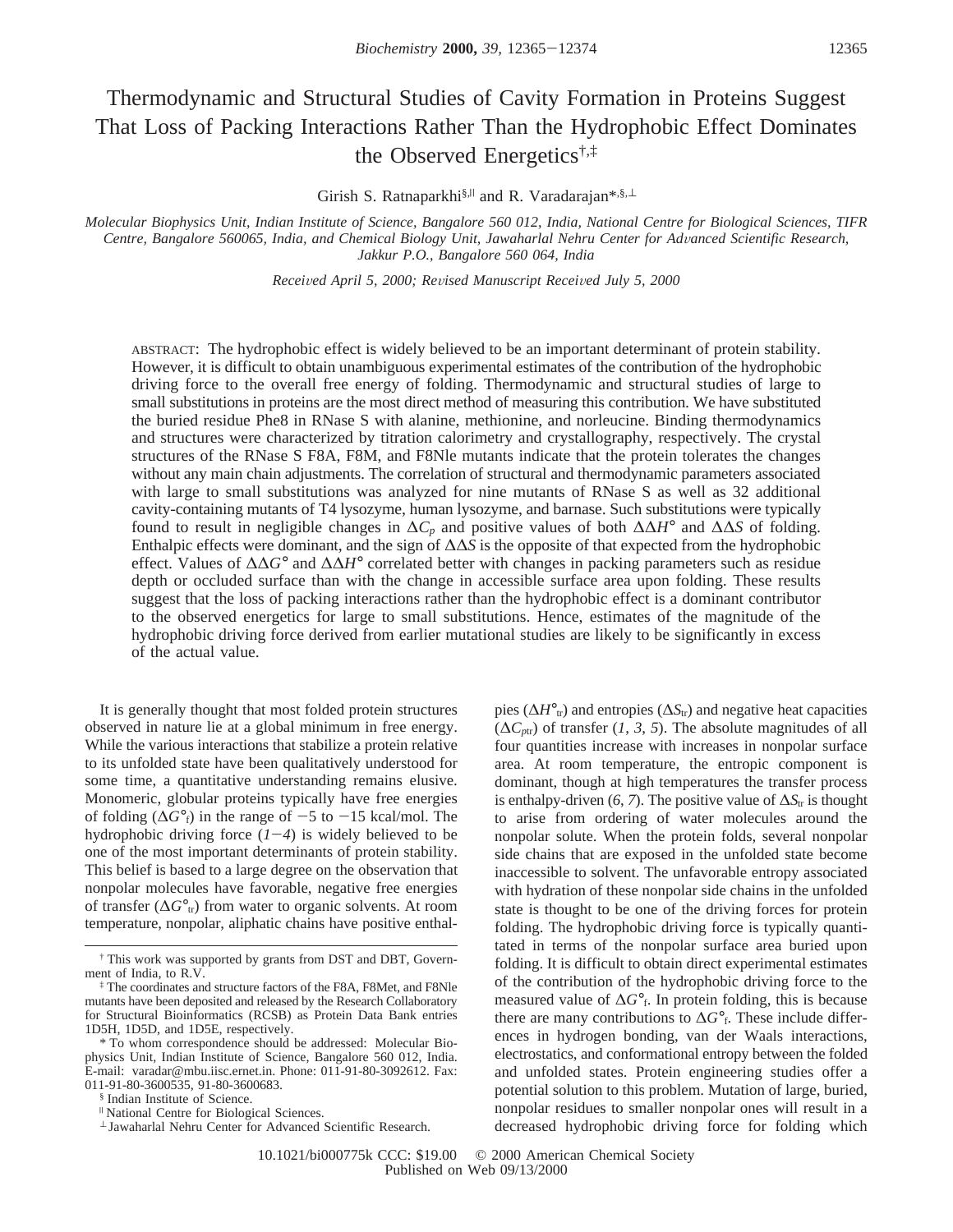|                    |                |       |                                |                                                                                                                                                                                                                                     |                                      |                  | rms deviation |                |                     |                               |
|--------------------|----------------|-------|--------------------------------|-------------------------------------------------------------------------------------------------------------------------------------------------------------------------------------------------------------------------------------|--------------------------------------|------------------|---------------|----------------|---------------------|-------------------------------|
| mutant<br>(PDB ID) | $a = b$<br>(A) | A)    | $R_{\text{merge}}^a$<br>$(\%)$ | no. of unique $\ell$<br>reflections                                                                                                                                                                                                 | resolution <sup><math>c</math></sup> | no. of<br>waters |               | $R_{\rm free}$ | bond lengths<br>(A) | bond angles<br>$(\text{deg})$ |
| F8A (1D5H)         | 44.71          | 97.52 | 6.0                            | 5238                                                                                                                                                                                                                                | 2.25                                 | 35               | 21.0          | 25.7           | 0.012               | 1.6                           |
| F8M (1D5D)         | 44.84          | 98.00 | 11.7                           | 4492                                                                                                                                                                                                                                | 2.25                                 | 46               | 18.9          | 21.8           | 0.005               | 1.3                           |
| F8Nle (1D5E)       | 44.60          | 98.07 | 9.6                            | 4923                                                                                                                                                                                                                                | 2.25                                 | 46               | 20.9          | 23.1           | 0.006               | 1.6                           |
|                    |                |       |                                | <sup>a</sup> $R_{\text{merge}} = 100 \times \Sigma  I_h - \langle I \rangle / \Sigma I_h$ , where $I_h$ is the intensity of reflection h. <sup>b</sup> Number of unique, non-zero reflections used for refinement. <sup>c</sup> The |                                      |                  |               |                |                     |                               |

Table 1: Summary of Data Collection, Reduction, and Refinement for the Residue 8 Mutants of RNase S

*a*  $R_{\text{merge}} = 100 \times \Sigma |I_h - \langle I \rangle / \Sigma I_h$ , where  $I_h$  is the intensity of reflection *h*. *b* Number of unique, non-zero reflections used for refinement. *c* The  $\frac{1}{2}$  at which  $\geq 50\%$  ( $\geq 2\sigma$ ) of the expected reflec shell at which  $>50\%$  ( $>2\sigma$ ) of the expected reflections are present.

can be correlated with the difference in  $\Delta G^{\circ}{}_{f}$  [ $\Delta \Delta G^{\circ}{}_{f}$  =  $\Delta G^{\circ}$ <sub>f</sub>(mutant) -  $\Delta G^{\circ}$ <sub>f</sub>(wild type)] upon mutation. Early studies of such mutational effects  $(8-10)$  showed a linear correlation between values of  $\Delta \Delta G^{\circ}$ <sub>f</sub> and  $\Delta \Delta G^{\circ}$ <sub>tr</sub>, suggesting that the effect of the mutation on stability is indeed primarily due to changes in the hydrophobic driving force. An implicit assumption here is that the structures of wild type and mutant proteins are identical. Subsequent studies  $(11-15)$  showed that in several cases, large to small substitutions are accompanied by cavity formation at the site of substitution. Hence, in addition to the hydrophobic effect, loss of van der Waals interactions in the mutant structure will also contribute to the observed energetics. In the work presented here, we show that this latter effect is likely to be the dominant contributor and that the observed sign of ∆∆*S*<sup>f</sup> is the opposite of that expected from the hydrophobic effect. Furthermore, the mutational studies show that stability decreases are always due to positive values of ∆∆*H* (enthalpy-dominated). In contrast, for small molecule transfer studies, the observed thermodynamics is generally entropydominated.

The experimental system consists of the protein-peptide complex ribonuclease  $S$  (RNase  $S$ ).<sup>1</sup> This is obtained by cleavage of bovine pancreatic ribonuclease A (RNase A) with subtilisin to give two fragments, S peptide (residues  $1-20$ ) and S protein (residues  $21-124$ ) (*16*, *17*). These fragments can be reconstituted to give the catalytically active complex RNase S, having a structure very similar to that of RNase A (*18*). As residues 16-20 are not important for binding to the S protein, we use a truncated version of the S peptide consisting of the first 15 residues with a C-terminal amide designated S15. Two hydrophobic residues, methionine 13 (M13) and phenylalanine 8 (F8), of the S peptide contribute significantly to the stability of RNase S. Both residues are buried inside the core of RNase S, burying accessible nonpolar surface areas of 67 and 115  $\AA^2$ , respectively. F8 is a critical residue for the stability of RNase S (*17*) and makes an important contribution to the energetics of the transition state during folding (*19*).

In earlier studies, eight hydrophobic residues ranging in size from Gly to Phe were substituted at position 13 in S15. The structures of these S15 mutant complexes with the S protein were studied using X-ray crystallography (*13*, *20*). The free energies ( $\Delta G^{\circ}$ ), enthalpies ( $\Delta H^{\circ}$ ), and entropies  $(\Delta S)$  (21) and the heat capacities ( $\Delta C_p$ ) (20, 22) of the binding of these substituted analogues to the S protein were measured using titration calorimetry. A unique feature of the RNase S system is that it is possible to study mutational effects on thermodynamic parameters at room temperature in the absence of denaturants (*21*). Furthermore, values of  $\Delta C_p$  measured using titration calorimetry in the RNase S system are more accurate than values obtained using DSC, and it is possible to examine mutational effects on  $\Delta C_p$ . In this study, we have substituted F8 with three smaller hydrophobic residues, methionine (M), norleucine (Nle), and alanine (A). The replacements of F8 with Met and Nle were undertaken because of the unusually large changes in ∆*H*° and ∆*S* previously observed for the M13Nle substitution. The two chains differ only by the replacement of a sulfur atom with a less polar methylene group (*20*). The replacement of the bulky Phe residue with smaller residues also allows us to study effects of nondisruptive mutations in RNase S. In addition, the energetics of cavity formation in a set of 38 additional cavity creating mutations in RNase S, T4 lysozyme, human lysozyme, and barnase were analyzed. All the data support the thesis that the loss of packing interactions rather than the hydrophobic effect dominates the observed energetics.

#### **MATERIALS AND METHODS**

*Materials.* RNase A (type XII A), subtilisin Carlsberg, and ammonium sulfate were purchased from Sigma Chemical Co. RNase S and S protein were prepared and purified as described previously (*23*). The F8M, F8Nle, and F8A are 15-residue peptides that have amidated C-termini.  $S(4-14)$ and  $S(8-14)$  are deletion peptides with free C-termini, and acetylated N-termini, containing only residues  $4-14$  and <sup>8</sup>-14 of the sequence of the S15(M13L) peptide, respectively.

*Crystallization and Titration Calorimetry.* Crystallization and titration calorimetry for the F8M, F8Nle, and F8A was carried out as described previously (*13*, *<sup>20</sup>*-*22*). Data collection, reduction, and refinement were carried out as described previously (*24*). Table 1 lists the three crystallographic data sets collected, while the titration calorimetric data (in the temperature range of  $6-25$  °C) for the three mutants are available as Supporting Information.

*Analysis.* Parameters such as accessible surface area (ASA; *25*, *26*), depth (*27*), and occluded surface (OS; *28*) were examined. Occluded surface is defined as the molecular surface that is less than 2.8 Å from the van der Waals surface of neighboring, but nonbonded atoms. The OS is very sensitive to changes in packing geometry. The OS is calculated for each residue of the protein by summing up

<sup>&</sup>lt;sup>1</sup> Abbreviations: RNase A, bovine pancreatic ribonuclease; RNase S, product of proteolytic cleavage of the bond between positions 20 and 21 in RNase A; Nle, norleucine; S15, 15-residue S peptide with the amino acid sequence KETAAAKFERQHMDS, with the C-terminus amidated; F8X, replacement of Phe8 with side chain X, where X is Ala (A), Met (M), or Nle; M13X, replacement of the Met13 side chain with side chain X; OS, occluded surface; ASA, accessible surface area; MC, main chain; SC, side chain; RMSD, root-mean-square deviation; ANB,  $\alpha$ -aminobutyric acid.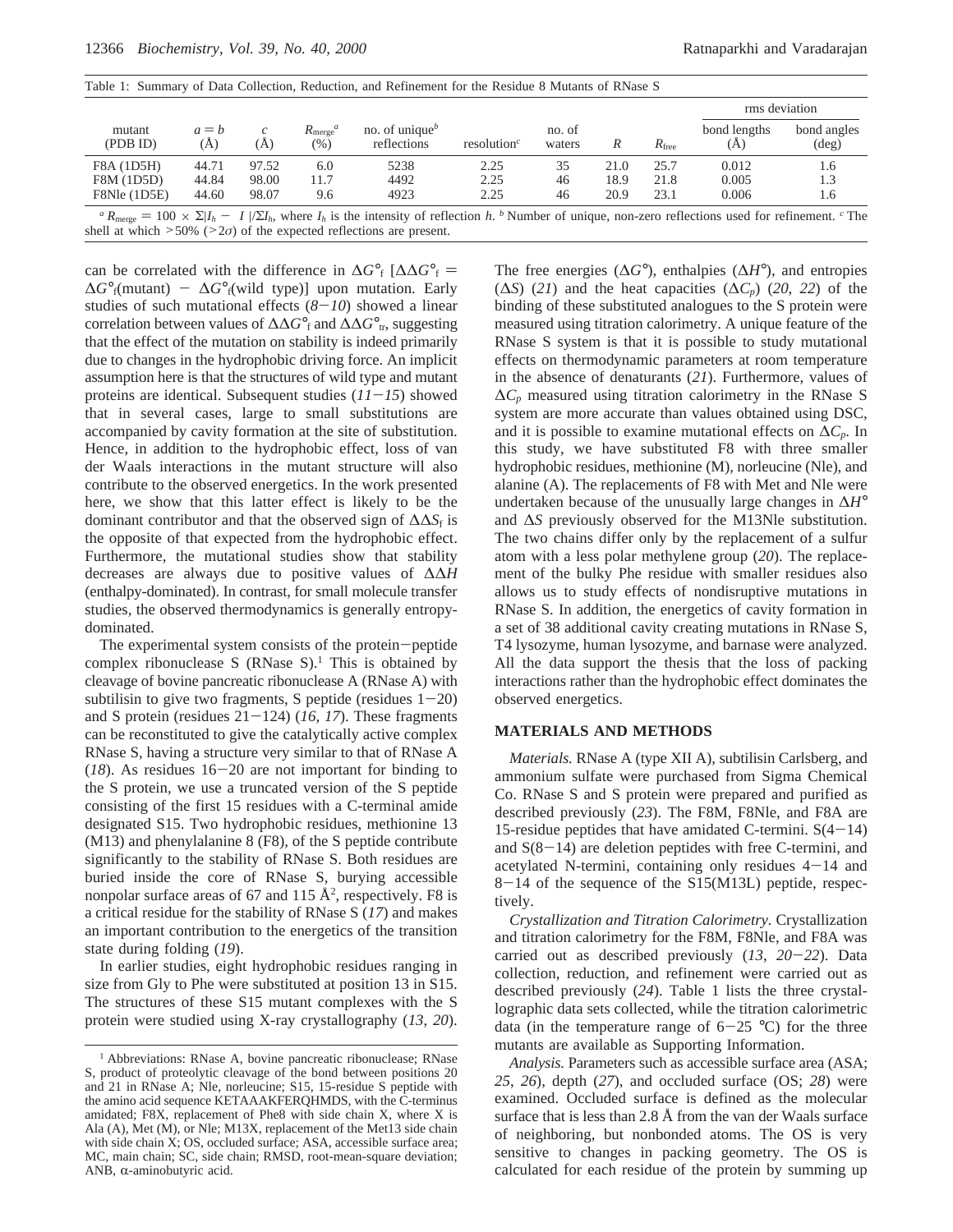OS values of individual atoms. The  $\Delta OS$  ( $\Delta OS$  =  $\Sigma$ OS<sub>mut</sub> –  $\Sigma$ OS<sub>wt</sub>) was calculated for each structure.  $\Sigma$ OS is the sum of the OS for residues within  $4 \text{ Å}$  of any atom of the replaced residue (including the OS of the replaced residue). The change in depth (∆Depth) of the side chain between the mutant and wild type residue, summed over all the side chains atoms for that residue, was also used for analysis (*27*). The ∆∆ASA (*26*) was calculated for all 45 structures as described previously (*27*).

The program VOIDOO (*29*) was used to analyze cavities in RNase S mutant structures with a 1.2 Å probe. The parameters chosen gave cavity volumes for the M13X mutants similar to those calculated previously using a Voronoi procedure (*13*). Different orientations of the RNase S molecule were used, and the average volumes from these calculations were taken as the volume of the cavity. The errors in calculation were approximately  $10-20%$  of the cavity volume.

The OS, depth, and cavity volumes were also calculated for all cavity-containing mutants of T4 lysozyme (*12*, *30*), human lysozyme (*31*, *32*), and barnase (*33*), where single, nondisruptive, mutations of large to small hydrophobic residues have been introduced. The cavity volumes for RNase S mutants and these additional mutant structures were calculated using the Molecular surface package (MSP; *25*) and a 1.2 Å probe so that the results would be consistent with previously published work. The cavity volume was set to zero if no cavity was detected using this probe radius. The PDB codes (*34*) of the deposited coordinates are 1rnv, 1rbc, 1rbd, 1rbf, 1rbg, 1rbh, 1rbi, 2rln, 1d5d, 1d5e, and 1d5h for RNase S, 1l63, 1l67, 1l69, 1l85, 1l90, 200l, 235l, 236l, 238l, 240l, 243l, and 244l for L118A T4 lysozyme, 1lz1, 1yam, 1yan, 1yao, 1yap, 1yaq, 1oub, 1ouc, 1oud, 1oue, 1ouf, 1oug, 1ouh, 1oui, and 1ouj for human lysozyme, and 1bni, 1brh, 1bri, 1brj, 1brk, and 1bse for barnase. In each case, the wild type structure has been underlined. The structural parameters determined for these 41 mutants were correlated with thermodynamic data for folding or binding.

The thermodynamic parameters for RNase S have been measured using titration calorimetry and are from ref *20* and this work. The thermodynamic parameters and the errors in these parameters for T4 lysozyme (*12*, *30*), human lysozyme (*31*, *32*), and barnase (*33*, *35*) were taken from published data. The thermal unfolding of both human lysozyme and barnase has been shown to be two-state using differential scanning calorimetry (DSC) (*31*-*33*, *<sup>35</sup>*). The data for T4 lysozyme (*12*, *30*) have been obtained by van't Hoff formalism, and we have an estimate of the errors associated with ∆*G*° only. The correction for the "hydrophobic" component of the  $\Delta G^{\circ}{}_{\text{obs}}$  was derived by subtracting the  $\Delta G^{\circ}_{\text{tr}}$  for the mutant amino acid ( $\Delta \Delta G^{\circ}_{\text{corr}} = \Delta \Delta G^{\circ}_{\text{obs}}$  -∆∆*G*°tr), on the basis of the hydrophobicity scale of Fauchere and Pliska (*36*). This scale is based on the transfer of amino acids from water to *n*-octanol at 25 °C. The  $\Delta G^{\circ}_{tr}$  values for Nle and  $\alpha$ -aminobutyric acid (ANB) used in this study are from ref 37. The convention of  $\Delta \Delta X = \Delta X_{\text{mutant}} - \Delta X_{\text{unit}}$ type, where *X* is  $G^{\circ}$ ,  $H^{\circ}$ ,  $C_p$ , OS, depth, or ASA. has been followed throughout.

#### **RESULTS**

*Structural Changes in the RNase S (F8X) Mutants.* Mutant structures were compared to each other and to their respective

controls. The F8M, F8A, and F8Nle structures were similar to each other in their overall structure. The only side chain exhibiting a significant change was F120 in the F8A structure. The replacement of the wt Phe with Ala, Met, or Nle should cause the formation of a 112, 33, or 33  $\AA$ <sup>3</sup> cavity (Voronoi volumes), respectively. A single 15, 9, or 7  $\AA$ <sup>3</sup> cavity was found in the structures in the region near the mutation site in the respective mutant. The cavity in the F8A mutant was much smaller than expected for a Phe  $\rightarrow$  Ala substitution because of the movement of F120 into the potential cavity. Figure 1 displays the cavities detected in the F8A and F8Met structures by displaying the dot surfaces of the residues surrounding the mutation site. A model of the F8A mutant (Figure 1A) shows that the replacement of F8 with Ala should create a cavity within the protein. The actual structure of the F8A mutant shows that the potential cavity is minimized by the movement of the F120 side chain into the cavity (Figure 1B). The structures of the F8M and F8Nle mutants are similar, and the small cavity created is tolerated without any changes in the structure (Figure 1C). The side chains of M8  $(-163^{\circ}, 84^{\circ},$  and  $169^{\circ})$  and Nle8  $(-150^{\circ}, 100^{\circ}, \text{ and } 178^{\circ})$  also have similar conformations, and for this reason, only one of the structures is shown (F8M, Figure 1C). The F120 side chain is not perturbed in either the F8M or F8Nle structure (Figure 1C). In the F8A structure, the F120 side chain undergoes a  $\chi_1$  change (by 80<sup>o</sup>) toward the potential cavity created by the F8A mutation. The side chains of the Ala, Met, and Nle residues at position 8 as well as F120 in the F8A structure exhibit  $\chi_1$  values near gauche or anti conformations. The  $\Delta B$ -factor plots ( $B_{F8X}$  – *B*<sub>control</sub>) for the F8M and F8Nle mutants indicated (data not shown) that the residues in van der Waals contact  $(4 \text{ Å})$  with the mutation site were not perturbed significantly.

VOIDOO (*29*) could not detect any cavity in the original (wt) space occupied by the F120 side chain in the F8A structure. This may be because of the proximity of this cavity to the surface. The changes in packing due to mutation were quantitated in terms of changes in the OS parameter (*28*). The side chain of F120 had similar OS values (79.9, 77.1, 77.9, and  $81.6 \text{ Å}^2$  for F8A, F8M, F8Nle, and wt, respectively) in all three mutant structures and in the controls, indicating that the movement of the F120 side chain in the F8A structure did not affect its packing with its neighbors. Most water molecules did not differ significantly in terms of their position or *B*-factors compared to their respective controls. No ordered water molecules were observed in any of the cavities. Modeling studies showed that it was possible to accommodate a water at only a single location in the cavity without severe steric overlap in F8A. In no case were there any appropriately placed hydrogen bond donors or acceptors. Since the sterically allowed volume for a putative water in the cavity around residue 8 is small, any water present would have to be ordered. Similar arguments were used previously (*13*) to show that no disordered solvent was present in the RNase S mutants at position 13. Such arguments can also be used to rule out disordered water in the human lysozyme mutants which have relatively small cavities. The only mutants in which there may be disordered water are the L133A, F153A, and L99A mutants of T4 lysozyme and L14A, I88A, and I96A mutants of barnase. The presence of disordered water in favorable cases can be detected from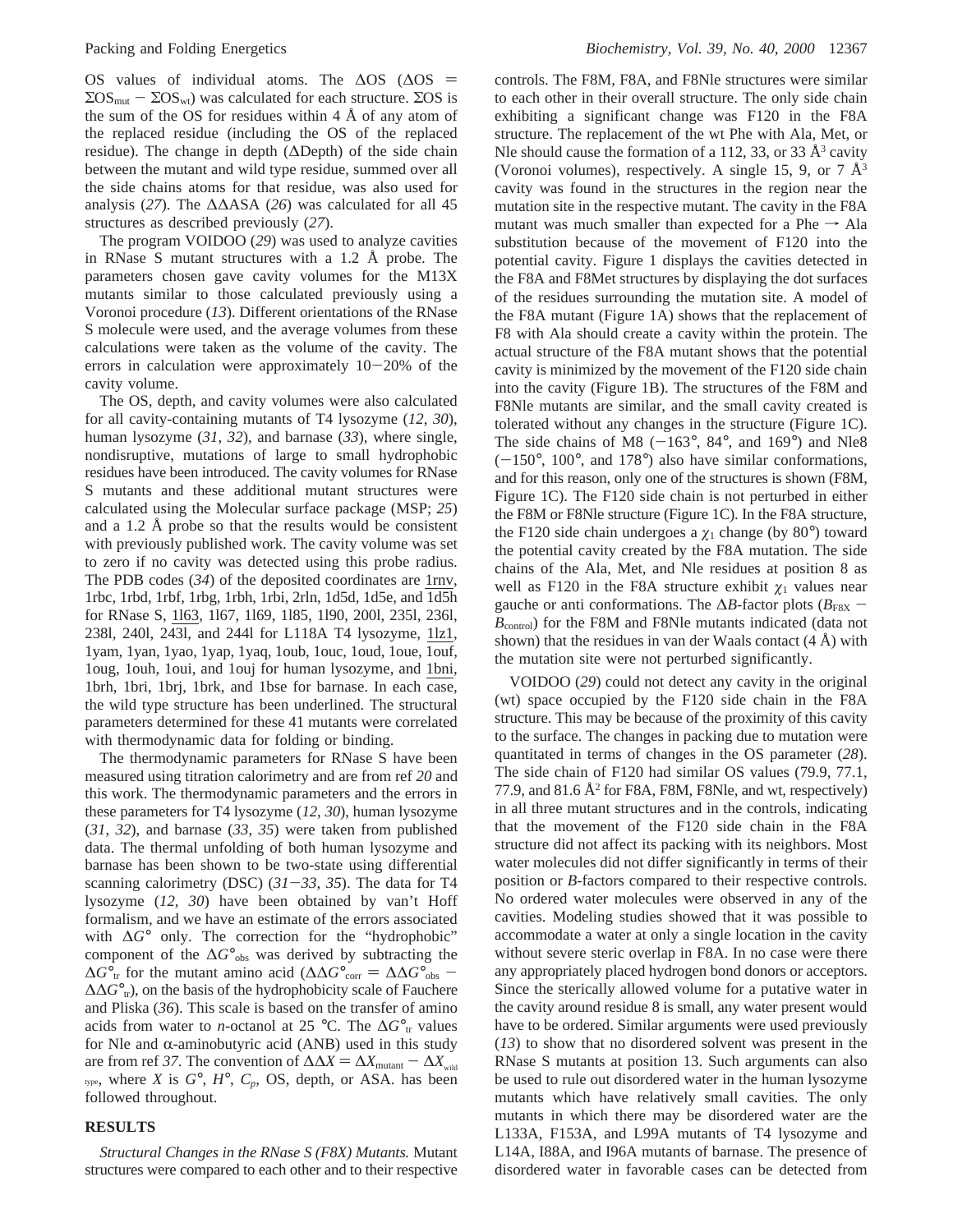

FIGURE 1: Stereoplot of the F8X structures (thick line) superimposed on their respective controls (thin line) in the region around residue 8. A single cavity is present in each structure. The van der Waals dot surface of residues around the cavity is shown for the F8X structures to highlight the cavity that is formed. The dot surface for residue H12 has not been displayed in all the figures. (A) Model of the F8A mutant with all the atoms beyond the C*<sup>â</sup>* of residue 8 deleted, superimposed on the control indicating the potential cavity. (B) The actual structure of the F8A mutant showing the movement of the F120 side chain, which minimizes the potential cavity. (C) The structure of the F8M superimposed on its control. The structure of F8Nle is virtually similar to F8M in terms of overall structure and also the side chain conformation of residue 8.

analysis of low-resolution reflections (*38*). However, as discussed below, even if disordered water were present in a few of the cavity-containing mutants, it would not significantly alter the main conclusions of this study.

*Thermodynamics of Binding of F8X Peptides to the S Protein.* The binding of the various F8X peptides and deletion peptides to the S protein was measured under conditions [100 mM NaCl and 50 mM sodium acetate (pH 6.0)] identical to those of the M13X peptides (*20*-*22*). The F8M and F8Nle peptide bound tightly to the S protein, and the binding constant  $(K)$  and the  $\Delta H^{\circ}$  could be determined accurately over the temperature range of  $6-25$  °C (Supporting Information). The binding of the F8M peptide is weaker than that of F8Nle at all temperatures by  $0.5-1.0$  kcal mol<sup>-1</sup>.<br>The binding of the F8A pentide to the S protein could not The binding of the F8A peptide to the S protein could not be determined under these conditions. Binding could only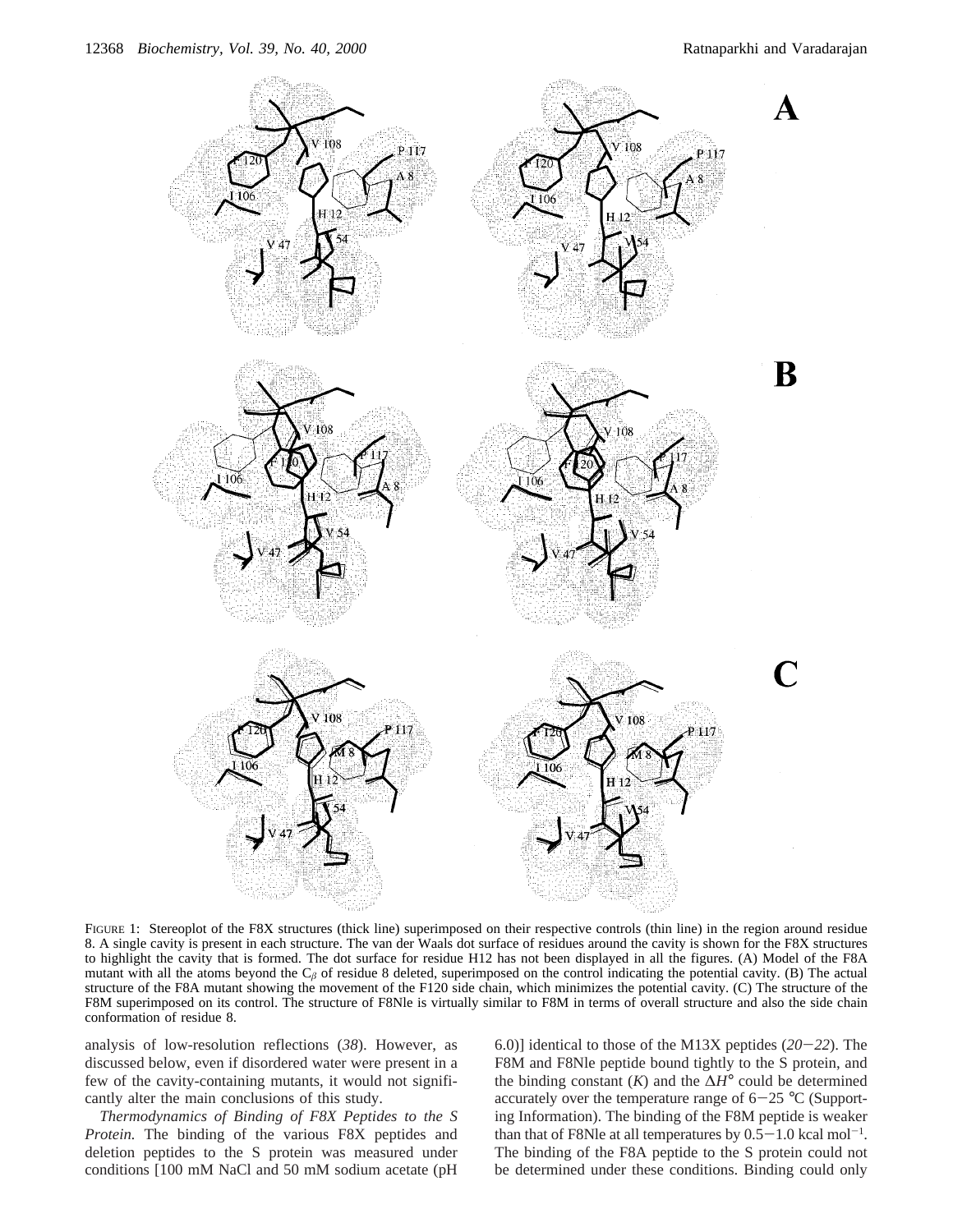Table 2: Difference Thermodynamic Parameters for Peptide Binding to the S Protein at 25 °C

| peptide <sup>a</sup> | $\Delta\Delta H^{\circ}$ (25 °C) (kcal mol <sup>-1</sup><br>$(kcal mol-1)$ | $\Delta \Delta C_n$<br>$K^{-1}$ ) |        | $\Delta\Delta G^{\circ}(25 \text{ °C})$ $T\Delta\Delta S^{\circ}(25 \text{ °C})$<br>$(kcal mol-1)$ $(kcal mol-1)$ |
|----------------------|----------------------------------------------------------------------------|-----------------------------------|--------|-------------------------------------------------------------------------------------------------------------------|
| Ne <sub>13I</sub>    | $-2.5$                                                                     | 0.02                              | $-0.7$ | $-1.8$                                                                                                            |
| Nle13L               | $-2.2$                                                                     | $-0.09$                           | $-0.5$ | $-1.9$                                                                                                            |
| I13V                 | $-1.9$                                                                     | $-0.04$                           | $-0.2$ | $-1.7$                                                                                                            |
| Nle13M               | $-7.9$                                                                     | $-0.19$                           | $-0.8$ | $-7.1$                                                                                                            |
| Nle13A               | $-5.1$                                                                     | $-0.39$                           | 3.5    | $-8.6$                                                                                                            |
| Nle13ANB             | 1.3                                                                        | $-0.02$                           | 0.7    | 0.6                                                                                                               |
| F8M                  | 14.7                                                                       | 0.39                              | 3.6    | 11.1                                                                                                              |
| <b>F8Nle</b>         | 10.0                                                                       | 0.0                               | 2.9    | 7.1                                                                                                               |
| F8A                  | 17.7                                                                       |                                   | 5.1    | 12.6                                                                                                              |
| $S(4-14)$            | $\theta$                                                                   |                                   | 1.5    | $-1.5$                                                                                                            |
| $S(8-14)$            | 4.0                                                                        |                                   | 2.5    | 1.5                                                                                                               |
|                      |                                                                            |                                   |        | <sup>a</sup> Thermodynamic parameters for the M13X mutants from ref 20.                                           |

Titration data for the F8X mutants, controls, and deletion peptides are tabulated as Supporting Information. The large to small mutations are highlighted in bold.

be detected in the presence of phosphate [100 mM NaCl and 50 mM phosphate (pH 7.0)] at <15 °C. The  $\Delta H^{\circ}{}_{\text{obs}}$  and the  $\Delta G^{\circ}{}_{\text{obs}}$  were fit to estimate the  $\Delta C_p$ ,  $\Delta H^{\circ}(25 \text{ °C})$ , and <sup>∆</sup>*G*°(25 °C) as described previously (*20*-*22*). These values are tabulated as Supporting Information. Values of ∆*Cp* for the F8M and F8Nle peptides differ significantly from each other. Conservative substitutions of the Met sulfur atom with a methylene group are accompanied by unexpectedly large values of ∆∆*H*° and ∆∆*S* (*20*). To interpret the thermodynamic data for large to small residue replacements without these complications, all the M13X thermodynamic and structural data were recalculated for a Nle13X or I13X mutant using the data in Table 2 of ref *20*. Differences in thermodynamic parameters at 25 °C are summarized in Table 2. The data for the large to small mutants are highlighted in bold. The difference parameters indicate that the ∆∆*H*° for the F8X mutants is the highest of all the mutants with the F8M and F8A mutation causing a loss of almost 50% of the binding enthalpy associated with the S peptide-S protein interaction (Table 2). In comparison, the deletion of four residues  $(S4-14)$  and eight residues  $(S8-14)$  of S15 causes losses of only 0 and 10%, respectively, of the total binding enthalpy of the S15 peptide. The F8M and F8Nle complex exhibits activity similar to that of RNase S, whereas the F8A complex exhibits no detectable activity at pH 7.1.

The F8M and F8Nle structures are practically identical. However, there are decreases in ∆*H*°, ∆*S*, and ∆*Cp* of binding and a stabilization of the F8Nle complex by 0.7 kcal mol<sup>-1</sup> relative to F8M at 25 °C. The signs of the changes in all four thermodynamic parameters (Table 2) are opposite of those observed for the M13Nle substitution (*20*). These results indicate while replacement of Met with Nle is isosteric, the thermodynamic consequences are strongly and surprisingly position-dependent and not determined solely by the hydrophobic effect.

*Correlation of Thermodynamic Parameters with Structure.* The thermodynamic parameters ( $ΔΔG<sup>°</sup>_{obs}$ ,  $ΔΔG<sub>corr</sub>$ , and ∆∆*H*°) determined for the S peptide-S protein interaction were correlated with structural parameters (cavity volume, depth, OS, and ∆∆ASA) calculated from the crystal structures of the RNase S mutants. In the case of cavity-creating mutants of T4 lysozyme, it has been shown (*30*) that  $\Delta \Delta G^{\circ}{}_{\text{corr}}$  ( $\Delta \Delta G^{\circ}{}_{\text{obs}}$  –  $\Delta \Delta G^{\circ}{}_{\text{tr}}$ ) correlates better with changes



FIGURE 2: Correlation of ∆∆*G*° for mutants of RNase S (at residue 8 or 13) with structural parameters. The correlation statistics are listed in Table 3.  $\Delta \Delta G^{\circ}_{\text{corr}} = \Delta \Delta G^{\circ}_{\text{obs}} - \Delta \Delta G^{\circ}_{\text{tr}}.$ 



FIGURE 3: Correlation of ∆∆*H*° for mutants of RNase S (at residue 8 or 13) with structural parameters. The correlation statistics are listed in Table 3. The M13A structure (O) has a water molecule inside the cavity created and is not used in the correlation calculations.

in cavity volume than ∆∆*G*°obs. However, for the RNase S mutants examined here, the correlation of  $\Delta \Delta G^{\circ}_{\text{corr}}$  with structural parameters was generally poorer than corresponding correlations using ∆∆*G*°obs (Figure 2). The slope and the intercept for the plot of  $\Delta\Delta G^{\circ}{}_{\text{corr}}$  versus  $\Delta$ Cavity is different for RNase S (Table 3) than that observed previously for T4 lysozyme (12, 30). The best correlation of  $\Delta \Delta G^{\circ}{}_{\text{obs}}$ was with ∆Depth and ∆OS. The correlation of ∆∆*H*° with structural parameters (Figure 3) showed that ∆∆*H*° correlated best with ∆OS and not with ∆Cavity. The M13A structure had a water molecule in the cavity and was not included in the correlation. The errors for the thermodynamic parameters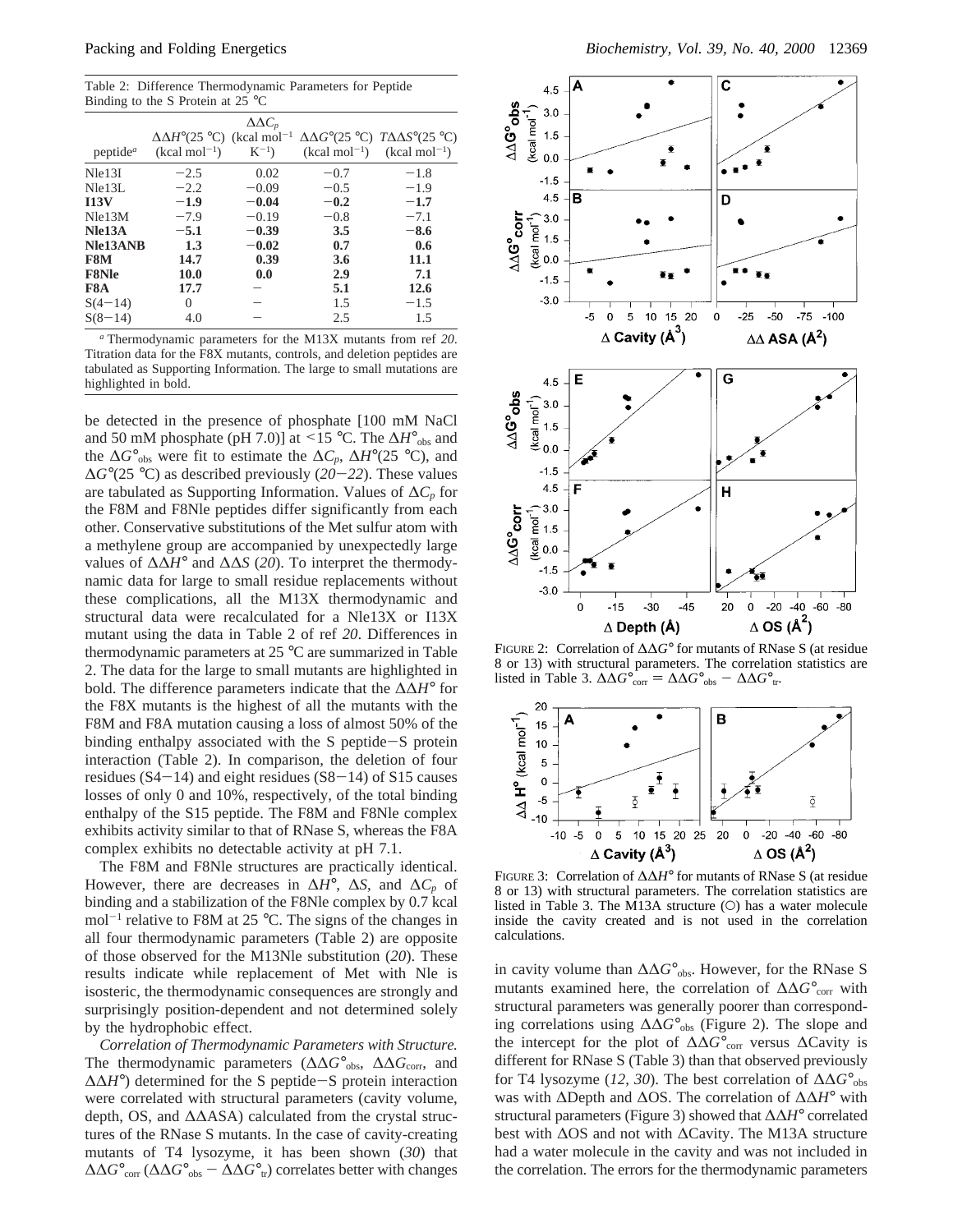Table 3: Slopes, *Y*-Intercepts, and Correlation Coefficients for the Correlation of Structural and Thermodynamic Data of Cavity-Containing Mutants*<sup>a</sup>*

| Y                                            | $X^b$              | Y-intercept<br>$(kcal mol-1)$                                                   | slope $^c$ | correlation<br>coefficient |
|----------------------------------------------|--------------------|---------------------------------------------------------------------------------|------------|----------------------------|
| T4 lysozyme                                  |                    |                                                                                 |            |                            |
| $\Delta\Delta G^\circ_{\rm obs}$             | $\Delta$ Cavity(p) | 2.0                                                                             | 0.02       | 0.78                       |
| $\Delta\Delta G^\circ{}_{\rm corr}$          | $\Delta$ Cavity(p) | 0.42                                                                            | 0.018      | 0.87                       |
| $\Lambda \Lambda H^{\circ}$                  | $\Delta OS$        | 10.2                                                                            | $-0.38$    | 0.72                       |
| Figure 2                                     |                    |                                                                                 |            |                            |
| (A) $\Delta\Delta G^{\circ}{}_{\text{obs}}$  | $\Delta$ Cavity(p) | 0.75                                                                            | 0.08       | 0.26                       |
| (B) $\Delta\Delta G^{\circ}{}_{\text{corr}}$ | $\Delta$ Cavity(p) | 0.20                                                                            | 0.04       | 0.15                       |
| (C) $\Delta\Delta G^{\circ}{}_{\text{obs}}$  | $\triangle A$ ASA  | $-0.31$                                                                         | $-0.04$    | 0.67                       |
| (D) $\Delta\Delta G^{\circ}{}_{\text{corr}}$ | $\triangle A$ ASA  | $-0.45$                                                                         | $-0.02$    | 0.38                       |
| $(E) \Delta \Delta G^{\circ}{}_{\text{obs}}$ | $\Delta$ Depth     | $-0.50$                                                                         | $-0.13$    | 0.90                       |
| (F) $\Delta\Delta G^\circ{}_{\rm corr}$      | $\Delta$ Depth     | $-0.97$                                                                         | $-0.10$    | 0.80                       |
| (G) $\Delta\Delta G^{\circ}{}_{\text{obs}}$  | $\Delta OS$        | 0.11                                                                            | $-0.05$    | 0.95                       |
| (H) $\Delta\Delta G^{\circ}{}_{\text{corr}}$ | $\Delta OS$        | $-0.61$                                                                         | $-0.05$    | 0.94                       |
| Figure 3                                     |                    |                                                                                 |            |                            |
| (A) $\Delta\Delta H^{\circ}$                 | $\Delta$ Cavity    | 0.40                                                                            | 0.35       | 0.30                       |
| $(B)$ $\Delta\Delta H^{\circ}$               | $\Delta OS$        | $-1.14$                                                                         | $-0.22$    | 0.98                       |
| $\Delta \Delta H^\circ$                      | $\triangle AASA$   | $-2.0$                                                                          | $-0.15$    | 0.59                       |
| $\Lambda \Lambda H^{\circ}$                  | $\Delta$ Depth     | $-3.6$                                                                          | $-0.48$    | 0.89                       |
| Figure 4                                     |                    |                                                                                 |            |                            |
| (A) $\Delta\Delta G^{\circ}{}_{\text{obs}}$  | $\Delta$ Cavity(p) | 0.97                                                                            | 0.034      | 0.64                       |
| (B) $\Delta\Delta G^{\circ}{}_{\text{corr}}$ | $\Delta$ Cavity(p) | $-0.15$                                                                         | 0.024      | 0.57                       |
| $\Delta\Delta G^\circ_{\rm obs}$             | $\Delta$ Cavity(c) | 1.32                                                                            | 0.031      | 0.60                       |
| $\Delta\Delta G^\circ{}_{\rm corr}$          | $\Delta$ Cavity(c) | 0.1                                                                             | 0.022      | 0.53                       |
| (C) $\Delta\Delta G^\circ{}_{\mathrm{obs}}$  | $\Delta$ Depth     | $-0.34$                                                                         | $-0.13$    | 0.86                       |
| (D) $\Delta\Delta G^{\circ}{}_{\text{corr}}$ | $\Delta$ Depth     | $-0.16$                                                                         | $-0.09$    | 0.74                       |
| $\Delta\Delta G^\circ_{\rm obs}$             | $\Delta OS$        | $-0.04$                                                                         | $-0.05$    | 0.78                       |
| $\Delta\Delta G^\circ{}_{\rm corr}$          | $\Delta OS$        | $-0.90$                                                                         | $-0.03$    | 0.70                       |
| $\Delta\Delta G^\circ_{\rm obs}$             | $\triangle A$ ASA  | $-0.34$                                                                         | $-0.04$    | 0.75                       |
| Figure 5                                     |                    |                                                                                 |            |                            |
| (A) $\Delta\Delta H^{\circ}$                 | $\Delta$ Cavity    | 4.16                                                                            | 0.12       | 0.42                       |
| (B) $\Delta\Delta H^{\circ}$                 | $\Delta OS$        | $-1.85$                                                                         | $-0.25$    | 0.86                       |
| $\Delta \Delta H^{\circ}$                    | $\Delta$ Depth     | $-2.4$                                                                          | $-0.56$    | 0.78                       |
| $\Lambda \Lambda H^{\circ}$                  | $\triangle A$ ASA  | $-5.3$                                                                          | $-0.38$    | 0.65                       |
|                                              |                    | <sup>a</sup> Data for T4 lysozyme and for correlations not shown in the figures |            |                            |

are also listed. *<sup>b</sup>* Published (p) and calculated (c) cavity volumes. *<sup>c</sup>* Units for slope: kcal mol<sup>-1</sup>  $\AA^{-3}$  for cavity volumes, kcal mol<sup>-1</sup>  $\AA^{-1}$  for depth, and kcal mol<sup>-1</sup>  $\AA^{-2}$  for OS and ASA.

utilized in our study are from refs *<sup>20</sup>*-*22*, and these are shown in the figures as error bars.

In previous mutational studies, changes in thermodynamic parameters were correlated with structural parameters for the particular protein that was being studied. However, this makes it difficult to assess the generality of the observed correlations. We have therefore examined the correlations of thermodynamics with structural parameters for a larger data set of 41 cavity-containing mutants in four proteins (see Materials and Methods). In the data set, values of ∆Cavity range from -5 to 153 Å3 and values of ∆∆*G*°obs range from  $-0.5$  to 5.1 kcal mol<sup>-1</sup>. Figure 4 shows that  $\Delta\Delta G^{\circ}_{obs}$ <br>correlates better (Table 3) with the structural parameters than correlates better (Table 3) with the structural parameters than does ∆∆*G*°corr. This underscores the difficulty of applying corrections derived from small molecule free energy of transfer experiments to protein unfolding data. It also suggests that these corrections do not properly describe hydration contributions to the observed thermodynamics. It is worth noting that the  $\Delta \Delta G^{\circ}_{tr}$  data are measured at 25 °C, whereas in many studies, the  $\Delta \Delta G^{\circ}{}_{\text{obs}}$  and  $\Delta \Delta H^{\circ}{}_{\text{obs}}$  values are measured at higher temperatures or in the presence of denaturant.  $\Delta \Delta G^{\circ}{}_{obs}$  correlates best with  $\Delta$ Depth (*r* = 0.86) and significantly worse with  $\Delta$ Cavity ( $r = 0.64$ ). This is probably because reliable estimation of cavity volumes in proteins is difficult and different methods can give quite



FIGURE 4: Correlation plots for ∆∆*G*° with structural parameters for cavity-containing mutants of RNase S  $(\bullet)$ , T4 lysozyme  $(\bullet)$ , human lysozyme  $(\square)$ , and barnase  $(\square)$ . The correlation statistics are listed in Table 3.



FIGURE 5: Correlation plots for ∆∆*H*° with structural parameters for cavity-containing mutants of RNase S  $(①)$ , T4 lysozyme  $(②)$ , human lysozyme  $(\square)$ , and barnase  $(\bigcirc)$ . The correlation statistics are listed in Table 3.

different estimates (*39*). For the correlation's estimate, we used cavity volumes published in the literature as well as cavity volumes recalculated for all the structures using a 1.2 Å probe and the MSP procedure (*25*). The correlations are better for the published values than for the calculated values in each case.

A unique feature of the RNase S system is that accurate estimates of ∆∆*H*°(25 °C) can also be obtained without extrapolation. In the past, it has been difficult to correlate values of ∆∆*H*° with structural parameters (*12*, *<sup>13</sup>*, *<sup>30</sup>*-*32*). In the case presented here, ∆∆*H*°(25 °C) correlates well  $(r = 0.98;$  Figure 3B and Table 3) with  $\Delta OS$ , with the exception of one mutant, M13A, which has a low binding enthalpy because of the presence of an ordered water molecule in the cavity. The ∆∆*H*° values for mutants of T4 lysozyme and human lysozyme also correlate well with ∆OS (Figure 5 and Table 3). A fit using the data for all four proteins shows a high correlation coefficient of 0.86. The errors for the thermodynamic parameters utilized in Figures 4 and 5 are from refs *<sup>12</sup>*, *<sup>13</sup>*, *<sup>20</sup>*-*22*, *<sup>30</sup>*-*32*, and *<sup>35</sup>*, and these are shown as error bars. The errors for the ∆*H*° values are not available for mutants of T4 lysozyme and barnase utilized in our study.

The fitted slopes for RNase S  $(-0.22 \text{ kcal mol}^{-1} \text{Å}^{-2})$ also compare well with that for all four proteins  $(-0.25 \text{ kcal})$  $mol^{-1}$   $\AA^{-2}$ ). It should be emphasized that this result is the first clear correlation of ∆∆*H*° with structural parameters.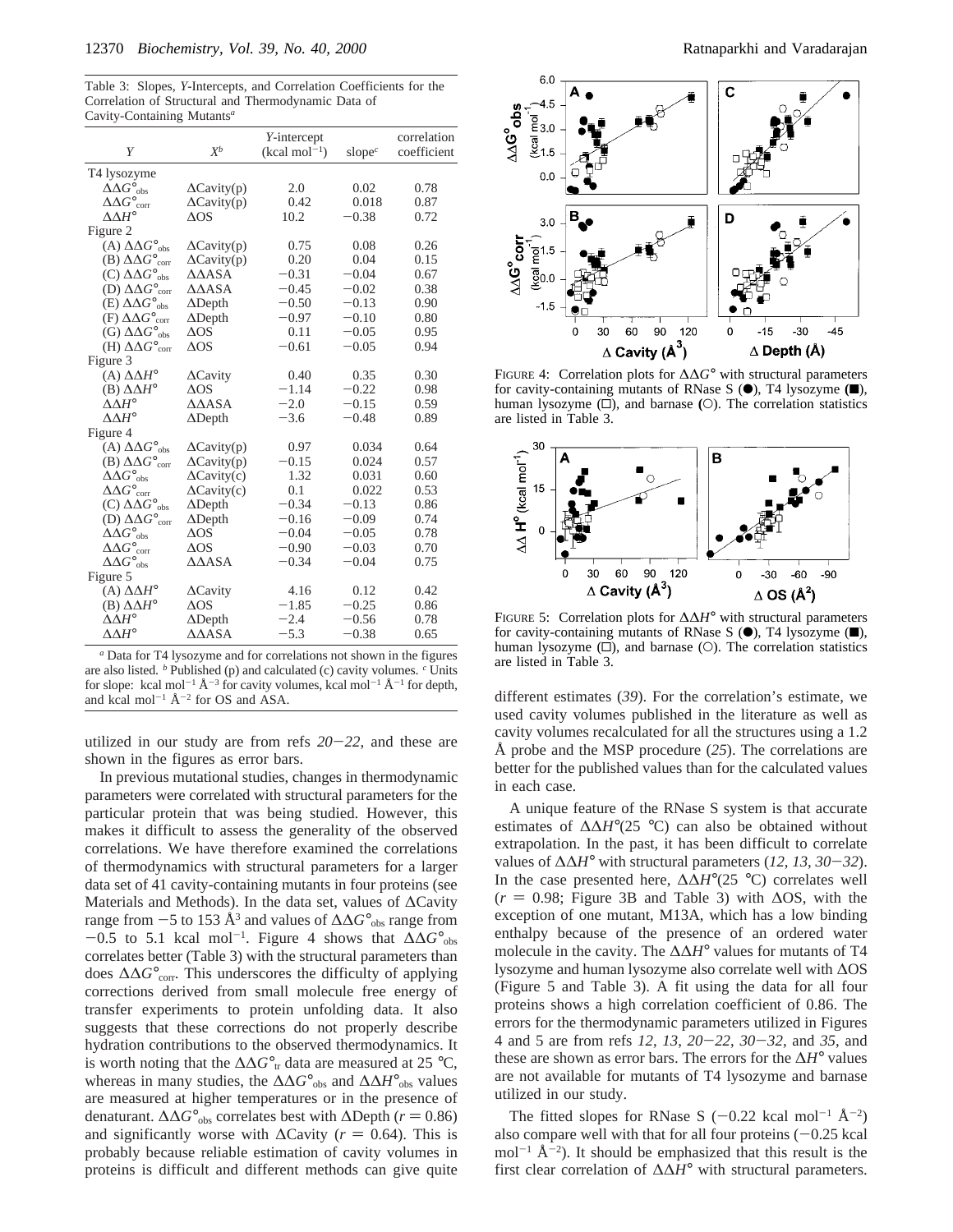Table 4: Differences in Thermodynamic Parameters for Transfer ( $ΔΔ<sub>tr</sub>$ ) for Some Typical Nonpolar Substances from Water to an Organic Solvent at 25 °C*<sup>a</sup>*

|                                       | $\Delta\Delta G^\circ$<br>$(kcal mol-1)$ | $\Delta \Delta H^{\circ}$<br>$(kcal mol-1)$ | $T\Delta\Delta S$<br>$(kcal mol-1)$ | $\Delta\Delta S$<br>$\text{(cal mol}^{-1} \text{ K}^{-1}\text{)}$ | ref    |
|---------------------------------------|------------------------------------------|---------------------------------------------|-------------------------------------|-------------------------------------------------------------------|--------|
| water $\rightarrow$ liquid phase      |                                          |                                             |                                     |                                                                   |        |
| toulene $\rightarrow$ benzene         | 0.8                                      | $-0.08$                                     | $-0.88$                             | $-2.95$                                                           |        |
| ethylbenzene $\rightarrow$ benzene    | 1.6                                      | $-0.01$                                     | $-1.61$                             | $-5.39$                                                           |        |
| hexane $\rightarrow$ pentane          | 0.95                                     | 0.5                                         | $-0.45$                             | $-1.50$                                                           |        |
| water $\rightarrow$ <i>n</i> -hexanol |                                          |                                             |                                     |                                                                   |        |
| $Val \rightarrow Ala$                 | 1.08                                     | 0.5                                         | $-0.58$                             | $-1.94$                                                           | 37     |
| Leu $\rightarrow$ Ala                 | 1.68                                     | 0.3                                         | $-1.38$                             | $-4.62$                                                           | 37     |
| $Nle \rightarrow A1a$                 | 1.90                                     | 0.1                                         | $-1.80$                             | $-6.03$                                                           | 37     |
| mutation $\mathbf{b}$                 |                                          |                                             |                                     |                                                                   |        |
| $Val \rightarrow Ala$                 | $1.2 \pm 0.6(9)$                         | $3.9 \pm 3(9)$                              | 2.7                                 | 9.05                                                              | 30, 32 |
| Leu $\rightarrow$ Ala                 | $3.6 \pm 0.8$ (7)                        | $13.1 \pm 5(5)$                             | 9.5                                 | 31.8                                                              | 30, 33 |
| $I$ le $\rightarrow$ Ala              | $3.0 \pm 0.7(5)$                         | $16.0 \pm 3(4)$                             | 13.0                                | 43.6                                                              | 30, 33 |
| $Phe \rightarrow Ala$                 | $4.3 \pm 1(2)$                           | $20.0 \pm 3(2)$                             | 15.7                                | 52.6                                                              | 20, 30 |

*a* These values are compared to changes in folding thermodynamics upon mutation in proteins ( $\Delta X_{\text{mutant}} - \Delta X_{\text{wild type}}$ ). *b* The thermodynamic parameters (∆∆*X*) listed in the mutation section are average values of a number (in parentheses) of mutants.

The occluded surface appears to be a convenient geometric measure of the extent of van der Waals interactions between residues, and it will be of interest to see how well these correlations hold in future studies.

### **DISCUSSION**

While naturally occurring proteins are well-packed, the role of packing interactions in determining the fold remains controversial. While it has been suggested that the basic globular fold may be specified by hydrophobic interactions rather than packing (*40*), mutations of large bulky side chains to those which occupy smaller volumes (*12*, *13*) are accompanied by large changes in enthalpy and invariably destabilize the folded state of the protein. This occurs both because of cavity formation and consequent loss of van der Waals interactions and through a decrease in the hydrophobic driving force for folding (*3*, *4*). In studies of T4 lysozyme, the contribution of packing was estimated to be 0.022 kcal mol<sup>-1</sup>  $\AA$ <sup>-3</sup> of cavity volume, while the hydrophobic effect contribution was estimated from water to octanol (*36*) free energies of transfer. However, our work shows that cavity volume is poorly correlated with values of  $\Delta\Delta G^{\circ}{}_{\text{corr}}$  in other systems, and hence, this approach cannot be generalized. This is probably due to the lack of a reliable procedure for accurate estimation of cavity volumes. We have previously shown that changes in residue depth correlate very well with values of ∆∆*G*° for large to small substitutions in several proteins (*27*). This correlation also holds good for the data set of cavity-containing mutants examined in this work.

The depth of a residue is a measure of its distance from the protein surface. The better correlation of ∆∆*G*° with depth than with ∆∆ASA probably results from the fact that the protein interior has significantly higher packing density than the bulk solvent (*41*). Consequently, the strengths of van der Waals interactions in the protein interior are likely to be higher than in bulk solvent or close to the protein surface.

 $\Delta C_p$  is an important thermodynamic parameter that determines the temperature dependence of ∆*H*°, ∆*S*, and ∆*G*°. For RNase S (Table 2), large to small substitutions typically do not affect  $\Delta C_p$ . The average  $\Delta \Delta C_p$  change is  $-0.02 \pm 0.04$  kcal mol<sup>-1</sup> K<sup>-1</sup>. This does not include the substitutions involving Met and the structure containing substitutions involving Met and the structure containing

ordered water. Results from DSC studies of human lysozyme (average  $\Delta \Delta C_p = 0.13 \pm 0.23$  kcal mol<sup>-1</sup> K<sup>-1</sup>) also confirm<br>this assertion (31–32). This is an important result because it this assertion (*31*, *32*). This is an important result because it suggests that values of ∆∆*H*° and ∆∆*S* that result from large to small substitutions are relatively independent of temperature. The only exceptions occur when bound water is found in the cavity or when there is a change in atom type such as in the Met  $\rightarrow$  Nle or Phe  $\rightarrow$  Met substitution. Met to Nle substitutions have surprisingly large and position-dependent changes in ∆*Cp*. The changes are much larger than predicted from small molecule experiments (*42*).

The hydrophobic effect is typically quantitated in terms of the thermodynamics of transfer of nonpolar molecules from water to organic solvents. At room temperature for such transfer processes, values of  $\Delta H^{\circ}_{\text{tr}}$  are close to zero while values of ∆*S*tr are positive. With a decrease in the size of the solute, values of  $ΔΔH<sup>o</sup><sub>tr</sub>$  are generally close to zero. Since the sign of  $ΔΔH<sup>o</sup><sub>tr</sub>$  depends on differences between small numbers, the sign can be either positive or negative. However, values of  $ΔΔS<sub>tr</sub>$  are always large and negative, and result in a positive value of  $\Delta \Delta G^{\circ}_{tr}$  (Table 4) for a small nonpolar solute with respect to a larger one (*3*). These negative values of  $ΔΔS<sub>tr</sub>$  are considered the hallmark of the hydrophobic effect. The mutational data for RNase S in Table 2 (in bold) show that substitutions of large nonpolar amino acids with smaller ones typically result in large positive values of ∆∆*H*° and ∆∆*S*. The only exceptions to this are the I13V and Nle13A substitutions. In the former case, the magnitudes of ∆∆*H*° and ∆∆*S* are small, consistent with the conservative nature of the substitution. There is a small stabilization upon mutation, suggesting that some steric strain in the complex has been removed upon mutation. In the latter case, the presence of a bound water molecule in a cavity present in the crystal structure of the A13 mutant is the probable cause of the negative values of ∆∆*H*° and ∆∆*S*. In all other cases, for large to small mutations, enthalpic effects are dominant and result in a positive value of ∆∆*G*°. Identical trends in ∆∆*H*° and ∆∆*S* are observed for large to small substitutions in T4 lysozyme, human lysozyme, and barnase (Figure 5; *25*, *30*, *31*, *35*). Although these studies were carried out at higher temperatures, the observation that  $\Delta \Delta C_p$  is close to zero for such substitutions means that values of ∆∆*H*° and ∆∆*S* for all these proteins are temperature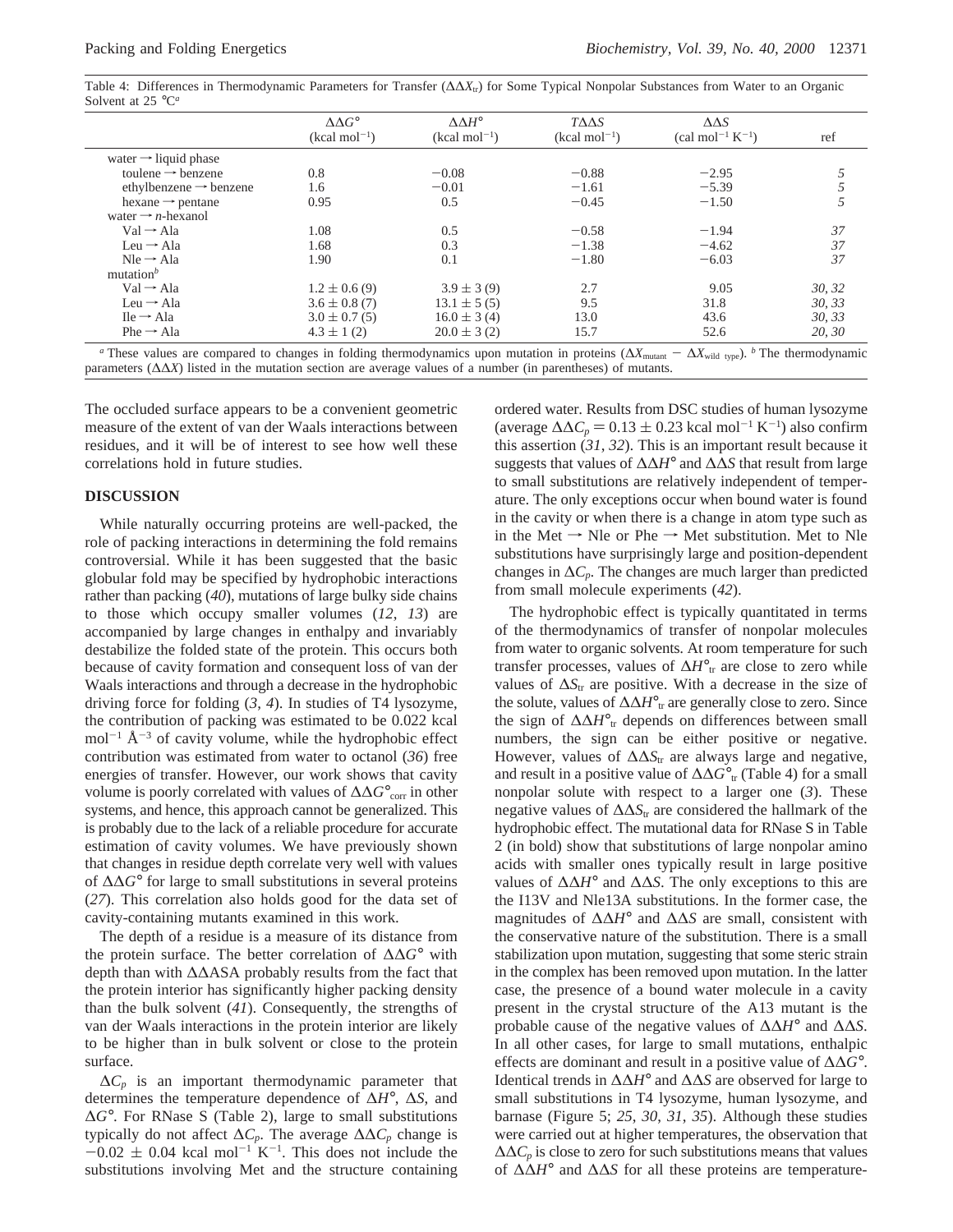independent. The sign of ∆∆*S* is consistently the reverse of that expected from the hydrophobic effect (Tables 2 and 4). Furthermore, the positive values of ∆∆*G*° are primarily due to large, positive values of ∆∆*H*°. In contrast, in the case of transfer thermodynamic data, positive values of  $\Delta \Delta G^{\circ}_{tr}$  are always associated with negative values of  $\Delta\Delta S_{tr}$  (Table 4). The temperature independence of ∆∆*H*° and ∆∆*S* and the observation that enthalpic effects are dominant suggest that the hydrophobic effect is not an important contributor to the observed energetics. Hydration effects are strongly temperature-dependent (*43*) in contrast to the observed thermodynamics. Another factor which suggests that hydrophobic effects are not dominant is the fact that observed values of ∆∆*G*° correlate better with ∆Depth than with ∆∆ASA (Figure 2 of ref *27*). The hydrophobic effect results largely from unfavorable interactions of nonpolar groups in water. If the hydrophobic effect were dominant, then two identical nonpolar residues with similar accessibility but different depths would contribute equally to protein stabilization. This is clearly not the case. The positive sign of ∆∆*H*° suggests that the loss of packing interactions rather than the hydrophobic effect makes the largest energetic contribution. Values of ∆∆*H*° for cavity-containing mutants of different proteins measured at different temperatures correlate best with ∆OS (Figures 3 and 5 and Table 3). This is again consistent with packing interactions contributing significantly to ∆∆*H*°. The few mutants with negative values of ∆∆*H*° all have negative values of ∆∆*G*°, suggesting that removal of unfavorable steric interactions has resulted in stabilization of the protein. Most cavity-creating substitutions are associated with positive ∆∆*S* values.

Entropy-enthalpy compensation is believed to be a general feature of weak interactions (*44*). In many cases, this is taken to be an indication of involvement of solvent or solvation changes in the process. However, in our case this is unlikely. The crystal structures do not show any evidence of solvation changes in the folded state. In any case, for the kind of nonpolar substitutions involved, no such changes (with the exception of cavity-filling waters) are expected. CD spectroscopy has previously been used to show that in the RNase S system, at room temperature, the peptide is largely in a random coil state before binding and that the substitutions have negligible effects on the structure of the free peptide (the unfolded state). All the peptides used in this study are all random coils in the free state (data not shown). Any solvation changes in the free peptide that result from amino acid substitutions in the free peptide are precisely those that contribute to the hydrophobic effect. As discussed above, if these solvation changes were important contributors to the observed thermodynamics, then large to small substitutions would be accompanied by *negative* values of ∆∆*S* and smaller (in magnitude) values of ∆∆*H*°. This is not what is observed. Hence, the observed entropy-enthalpy compensation is unlikely to be due to changes in solvent structure in the folded state or the hydrophobic effect. The positive values of ∆∆*S* are probably due to an increase in entropy of the folded state in cavity-creating mutants. This increased entropy is predicted from simple packing calculations in model systems (*14*). However, there are as yet no systematic, quantitative computational studies that rationalize the measured values of ∆∆*S* for the cavity-containing mutants mentioned in this study.

There appear to be only a few possible explanations for the observed thermodynamics for large to small substitutions. (a) Entropic and enthalpic changes, even for such a relatively simple binding reaction, are uninterpretable. If this is indeed the case, this would render invalid most published calorimetric data on protein folding thermodynamics. (b) The observed changes are indeed due to the hydrophobic effect. While transfer of nonpolar groups from water to organic solvent occurs with either positive or negative enthalpy changes (*3*, *45*), invariably such transfer processes are accompanied by a positive entropy change. It is hard to reconcile the large positive values of ∆∆*S* seen in mutational studies (Table 4) with results from transfer studies. The positive values of ∆∆*S* are unlikely to result from conformational entropy effects for two reasons. First, they are much larger than estimates of changes in conformational entropy from a variety of theoretical and experimental studies (*46*). Second, even in cases where the smaller side chain has more conformational degrees of freedom than the larger one (e.g., F8Nle), positive values of ∆∆*S* are still observed. The positive values of ∆∆*S* are unlikely to be due to the presence of disordered water molecules in any of the cavity-containing mutants for two reasons. First, most of the cavities are too small to contain disordered water. Second, transfer of water from bulk solvent to the protein interior would be associated with a negative rather than a positive value of ∆∆*S*. **(**c) The explanation that we favor is that the observed thermodynamics are primarily due to the loss of packing interactions in the folded state of cavity-containing mutants. This result is also in agreement with recent computational studies (*47*, *48*).

For many years, the hydrophobic effect has been thought to be one of the dominant driving forces in protein folding. Most of the evidence for this is based on the thermodynamics of transfer of small molecules from water to another reference phase. A major complication with such studies is that there is no solvent-solid reference phase that is a sufficiently good mimic of protein interiors, although a variety of organic solvents, amino acid crystals, and the gas phase have been used. A recent analysis (*43*) using a variety of transfer thermodynamic data suggested that close packing rather than hydration effects is the dominant contribution of nonpolar groups to protein stability. The work presented here suggests that the loss of packing interactions in the folded state, rather than the hydration effects, is responsible for the decreased stability of cavity-creating mutants. Previous studies (*15*) have associated values of ∆∆*G*° from such studies with the hydrophobic driving force. The work presented here clearly indicates that there are serious problems with such an approach. The observed values of ∆∆*G*° contain contributions from loss of packing interactions as well as the hydrophobic effect. Recent studies of T4 lysozyme mutants (*12*, *30*) have attempted to take into account the packing contribution by measuring cavity volumes. However, as seen here, cavity volumes are difficult to calculate and correlations of observed values of ∆∆*G*° with cavity volume are poor. If one accepts the suggestion that the observed thermodynamics in cavity-creating mutants are dominated by packing effects, then current magnitudes of the hydrophobic effect  $[20-50 \text{ cal mol}^{-1} \text{ Å}^{-2} (15, 30, 39)]$  are likely to be overestimates. This is entirely in agreement with the suggestion of Makhatadze and Privalov (*43*) that was developed by very different means.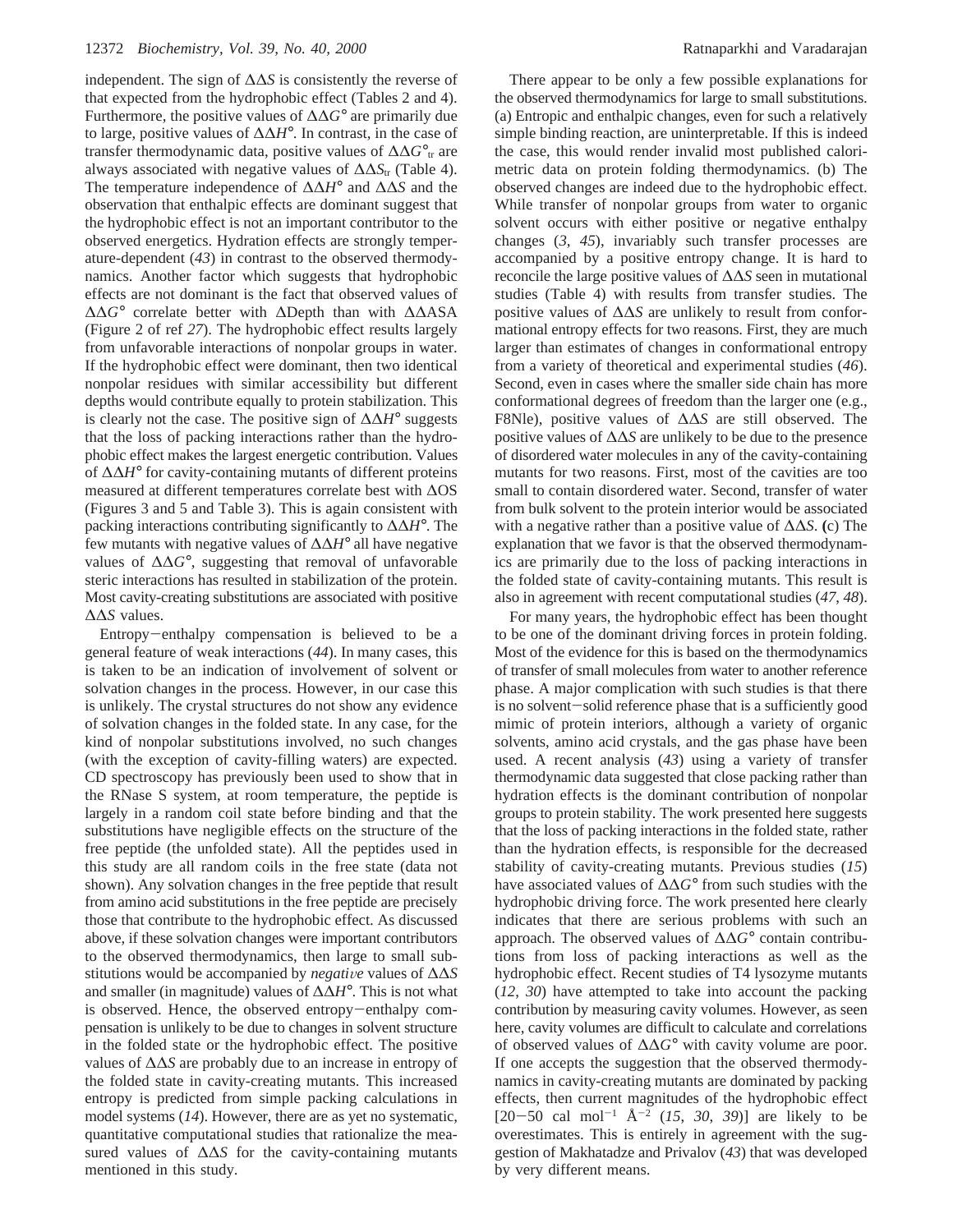The dominant role of packing may also explain the puzzling observation that proteins are denatured by high pressures whereas the hydrophobic driving force as measured in transfer experiments increases with increased pressure (*2*). Hummer et al. (*49*) offer an explanation in which pressure destabilization of hydrophobic aggregates and the penetration of water inside the hydrophobic core explain the denaturation of proteins. This discrepancy could also be due to the differences in compressibility between proteins and the organic and aqueous solvents used in the transfer experiments. Closely packed, folded proteins have much lower compressibilities (*50*) than aqueous or organic solvents. Consequently, at increased pressures, there is likely to be little change in van der Waals interactions in the folded protein, but a significant increase in the strength of van der Waals interactions between the protein and solvent in the denatured state is likely. This results in a more positive value of ∆*G*°<sup>f</sup> at high pressure. In the case of transfer measurements, since organic solvents are more compressible than water (*51*), increased pressures would result in a greater increase in the strength of van der Waals interactions in the organic than in the aqueous phase. Hence, the value of ∆*G*°tr would become more negative with increasing pressure.

Most of the evidence for the magnitude of hydrophobic stabilization in protein folding comes from small molecule transfer data. There are significant differences between transfer thermodynamics and protein folding. It is now relatively straightforward to mutate proteins and characterize folding thermodynamics through calorimetry. However, the number of protein systems for which detailed mutational, structural, and thermodynamic data are all available is still small. There have also been several improvements in computational methods for studying protein folding thermodynamics (*52*). A combined use of experimental and computational approaches, rather than reliance on small molecule transfer data, should greatly facilitate quantitative understanding of folding energetics.

#### **ACKNOWLEDGMENT**

Computational facilities of the Supercomputer Education Research Center and the Interactive Graphics facility have been utilized for this work. The X-ray data were collected at the Image Plate Facility at the Molecular Biophysics Unit (MBU). This work has been done in part in MBU while G.S.R. was a graduate student and also in the National Centre for Biological Sciences (NCBS) where G.S.R. is a postdoctoral visiting fellow. We thank Prof. Jayant Udgaonkar (NCBS) for use of the titration calorimeter and S. Chakravarty for helpful discussions.

### **SUPPORTING INFORMATION AVAILABLE**

Tables with titration calorimetric data for RNase S mutants  $(6-25 \text{ °C})$  and their controls  $(25 \text{ °C})$ . This material is available free of charge via the Internet at http://pubs.acs.org.

## **REFERENCES**

- 1. Kauzmann, W. (1959) *Ad*V*. Protein Chem. 11*, 14-63.
- 2. Kauzmann, W. (1987) *Nature 325*, 763-764.
- 3. Privalov, P. L., and Gill, S. J. (1988) *Ad*V*. Protein Chem. 39*, <sup>191</sup>-234.
- 4. Dill, K. A. (1990) *Biochemistry 29*, 7133-7151.
- 5. Privalov, P. L., and Gill, S. J. (1989) *Pure Appl. Chem. 61*, <sup>1097</sup>-1104.
- 6. Baldwin, R. L. (1986) *Proc. Natl. Acad. Sci. U.S.A. 83*, 8069- 8072.
- 7. Murphy, K. P., Privalov, P. L., and Gill, S. J. (1990) *Science <sup>247</sup>*, 559-560.
- 8. Pace, C. N. (1992) *J. Mol. Biol. 226*, 29-35.
- 9. Sturtevant, J. (1994) *Curr. Opin. Struct. Biol. 4*, 69-78.
- 10. Matthews, B. W. (1995) *Ad*V*. Protein Chem. 46*, 249-278.
- 11. Varadarajan, R., Richards, F. M., and Connelly, P. R. (1990) *Curr. Sci. 59*, 819-824.
- 12. Eriksson, A. E., Baase, W. A., Zhang, X. J., Heinz, D. W., Blaber, M., Baldwin, E. P., and Matthews, B. W. (1992) *Science 255*, 178-183.
- 13. Varadarajan, R., and Richards, F. M. (1992) *Biochemistry 31*, <sup>12313</sup>-12327.
- 14. Richards, F. M., and Lim, W. A. (1993) *Q. Re*V*. Biophys. 26*, <sup>423</sup>-498. 15. Jackson, S. E., Moracci, M., elMasry, N., Johnson, C. M., and
- Fersht, A. R. (1993) *Biochemistry 32*, 11259-11269.
- 16. Richards, F. M., and Vithyathil, P. J. (1959) *J. Biol. Chem. <sup>234</sup>*, 1459-1465.
- 17. Richards, F. M., and Wyckoff, H. W. (1971) *Enzymes 4*, 647- 806.
- 18. Kim, E. E., Varadarajan, R., Wyckoff, H. W., and Richards, F. M. (1992) *Biochemistry 31*, 12304-12314.
- 19. Goldberg, J. M., and Baldwin, R. L. (1999) *Proc. Natl. Acad. Sci. U.S.A. 96*, 2019-2024.
- 20. Thomson, J., Ratnaparkhi, G. S., Varadarajan, R., Sturtevant, J. M., and Richards, F. M. (1994) *Biochemistry 33*, 8587- 8593.
- 21. Connelly, P. R., Varadarajan, R., Sturtevant, J. M., and Richards, F. M. (1990) *Biochemistry 29*, 6108-6114.
- 22. Varadarajan, R., Connelly, P. R., Sturtevant, J. M., and Richards, F. M. (1992) *Biochemistry 31*, 1421-1426.
- 23. Nadig, G., Ratnaparkhi, G. S., Varadarajan, R., and Vishveshwara, S. (1996) *Protein Sci. 5*, 2104-2114.
- 24. Ratnaparkhi, G. S., and Varadarajan, R. (1996) *Proteins 36*, <sup>282</sup>-294.
- 25. Connolly, M. L. (1993) *J. Mol. Graphics 11*, 139-141.
- 26. Lee, B., and Richards, F. M. (1971) *J. Mol. Biol. 55*, 379- 400.
- 27. Chakravarty, S., and Varadarajan, R. (1999) *Structure 7*, 723- 732.
- 28. Pattabiraman, N., Ward, K. B., and Fleming, P. J. (1995) *J. Mol. Recognit. 8*, 334-344.
- 29. Kleywegt, G. J., and Jones, T. A. (1994) *Acta. Crystallogr. D50*, 178-185.
- 30. Xu, J., Baase, W. A., Baldwin, E. P., and Matthews, B. W. (1998) *Protein Sci. 7*, 158-177.
- 31. Takano, K., Ogasahara, K., Kaneda, H., Yamagata, Y., Fuji, S., Kanaya, E., Kikuchi, M., Oobatake, M., and Yutani, K. (1995) *J. Mol. Biol. 254*, 62-76.
- 32. Takano, K., Yamagata, Y., Fuji, S., and Yutani, K. (1997) *Biochemistry 36*, 688-698.
- 33. Buckle, A. M., Cramer, P., and Fersht, A. (1996) *Biochemistry <sup>35</sup>*, 4298-4305.
- 34. Berstein, F. C., Koetzle, T. F., Williams, G. J. B., Meyer, E. F., Jr., Brice, M. D., Rodgers, J. R., Kennard, O., Shimanouchi, T., and Tasumi, M. (1977) *J. Mol. Biol. 112*, 535-542.
- 35. Pfeil, W. (1998) in *Protein Stability and Folding*. *A collection of thermodynamic data* (Pfeil, W., Ed.) Springer.
- 36. Fauchere, J. L., and Pliska, V. E. (1983) *Eur. J. Med. Chem. <sup>18</sup>*, 369-375.
- 37. Nandi, P. K. (1976) *Int. J. Pept. Protein Res. 8*, 253-264.
- 38. Yu, B., Blaber, M., Gronenborn, A. M., Clore, G. M., and Caspar, D. L. D. (1999) *Proc. Natl. Acad. Sci. U.S.A. 96*, 103- 108.
- 39. Vlassi, M., Cesareni, G., and Kokkinidid, M. (1999) *J. Mol. Biol. 285*, 817-827.
- 40. Behe, M. J., Lattman, E. E., and Rose, G. D. (1991) *Proc. Natl. Acad. Sci. U.S.A. 88*, 4195-4199.